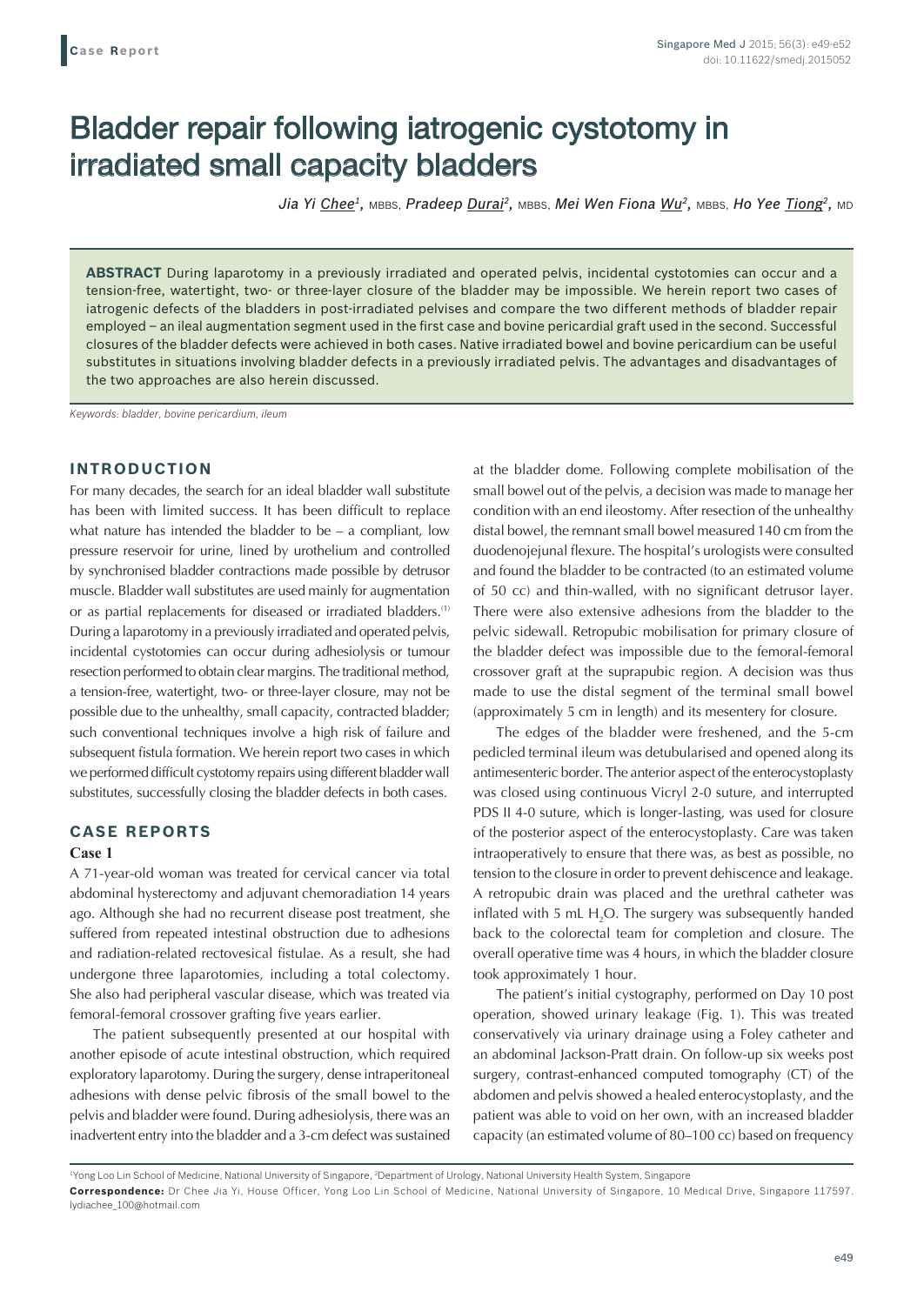

**Fig. 1** Cystogram shows leaking anastomosis of the ileal graft. **Fig. 2** CT image shows healed enterocystoplasty.

volume charts. Renal function was maintained at baseline (serum creatinine [Cr] 41 mg/dL, estimated glomerular filtration rate [eGFR] > 60 mL/min) at seven months post surgery. Repeat CT showed no leakage at the enterocystoplasty site (Fig. 2), as well as partial resolution of a previous hydronephrosis. Our patient also reported satisfactory voiding function.

## **Case 2**

A 47-year-old man who had recurrent ascending colon adenocarcinoma following an anterior resection underwent partial cystectomy with a left-to-right uretero-ureteral anastomosis, as well as chemoradiation for rectal cancer 16 years ago. He subsequently presented with a recurrent ascending colon tumour and underwent total colectomy and end ileostomy in the previous year.

Intraoperatively, he was found to have dense adhesions involving the small and remaining large bowels, abdominal wall, retroperitoneum, pelvis, presacral fascia and bladder. A loop of ileum, about 110 cm proximal to the ileocaecal valve, was found to be densely adherent to the pelvic floor and the posterior part of the bladder. During the separation of these structures, there was an inadvertent injury to the bladder. The hospital's urologists were informed and a decision was made to attempt closure of the bladder defect with bovine pericardium flap. The bowels were unable to be used, as they were extremely unhealthy due to previous extensive radiation, and significantly adherent to the surrounding structures. The bladder, which was thin-walled and small in capacity, was adherent to the pubic bone anteriorly and the pelvic wall laterally. The cystotomy edges were trimmed to the presumed healthy area of the bowel. Primary closure of the bladder defect was made difficult due to previous near-total partial cystectomy and pelvic irradiation. It was also not possible to mobilise the bladder to allow for a tension-free closure. Bovine pericardium patch measuring 10 cm × 15 cm (Edwards Lifesciences, Irvine, CA, USA) was used as a partial bladder wall substitute. The patch, which measured  $4 \text{ cm} \times 4 \text{ cm}$  in our case, was used to close the bladder defect in a cystoplasty manner, and interrupted PDS 3-0 sutures were used for closure. The operation was subsequently handed back



to the colorectal team for completion and closure. A retropubic drain was also placed and the total operative time was 8 hours, in which bladder closure took 20 minutes.

One month postoperatively, cystography showed no contrast leakage around the patch (Fig. 3). Flexible cystoscopy showed the bovine pericardium patch *in situ* at the bladder dome, where it had integrated into the native tissue (Fig. 4). The catheter was removed and there was no urinary leakage or infection associated with the patch. Renal function was also preserved at baseline (Cr 83 mg/dL,  $eGFR > 60$ ). At the latest follow-up 15 months postoperatively, ultrasonography of the kidneys showed no hydronephrosis.

# **DISCUSSION**

In this case report, both patients suffered from extensive loss of normal bladder walls and contractility, leading to thin-walled and poorly compliant bladders with small capacities. Common causes of this condition are: (a) previous irradiation to the pelvis secondary to radiotherapy for cancer; (b) previous bladder cancer with intravesical treatment leading to extensive inflammation; and (c) fibrosis and chronic inflammatory diseases of the bladder. $(2)$ It would have been challenging to perform tension-free primary closures of these bladders after resection because of the small bladder capacities and unhealthy tissue.

In such situations, the surgeon can choose to use bowel segments as a bladder wall substitute, as was done in Case 1. Though part of the patient's bowels were irradiated and had extensive adhesions, we were still able to obtain a short, healthy segment of the bowel for enterocystoplasty. As shown in Fig. 5, a short distal segment of the terminal small bowel (approximately 5 cm in length) with attached mesentery was used to close the bladder defect. The bowel segment was detubularised and stitched to the bladder wall without tension. Ideally, augmentation clam cystoplasty (Fig. 5), performed using a longer segment of bowel to decrease postoperative bladder pressure and enhance bladder compliance, would have been a better treatment choice. However, options were severely limited due to the small bladder capacity (approximately 50 cc) and extensive adhesions owing to multiple pelvic surgeries and previous pelvic irradiation. Performing augmentation clam cystoplasty would have been technically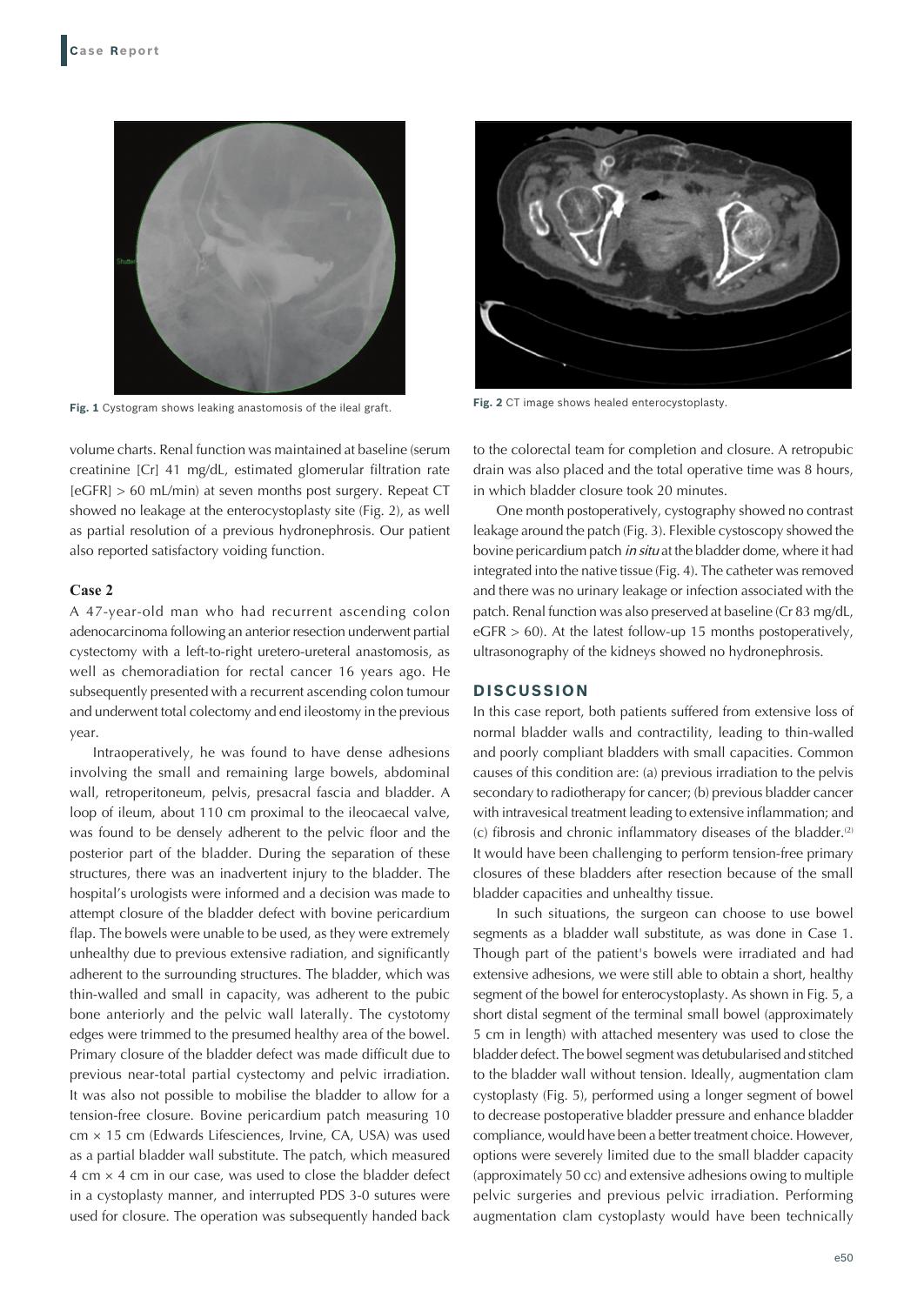

**Fig. 3** Cystogram shows healed anastomosis of the bovine pericardial graft.



**Fig. 4** Flex cystoscope shows the bovine pericardial graft four weeks after surgery.

challenging and increased the risk of further complications. More aggressive mobilisation of the already thin-walled bladder, which was extremely adherent to the surrounding structures, would have risked further inadvertent cystotomies. We were also worried about the healing capacity of the irradiated bladder and possibly irradiated small bowel. Additionally, we considered the possibility of a supravesical urinary diversion with ileal conduit. However, extensive and dense adhesions would render the dissection of the bilateral ureters difficult. We were also concerned about the use of the ileum as a conduit due to the patient undergoing concomitant laparotomy for intestinal obstruction. We thus opted for the use of a short segment of the ileum for bladder defect repair and augmentation of the bladder capacity. Postoperatively, there was a small anastomotic leakage, but it resolved with conservative management of bladder drainage. There was also an increased bladder capacity (approximately 80–100 cc). With a limited amount of healthy small bowel, an iatrogenic cystotomy can be reasonably repaired using an ileal patch, with acceptable complications. The use of the small bowel may facilitate in augmenting the small bladder capacity. Indeed, our first case addresses the issue of intraoperative closure and illustrates options for bladder defect repair in a desperate and complicated situation.



**Fig. 5** Illustrations show (a) enterocystoplasty performed for Case 1; (b) bovine patch cystoplasty performed for Case 2; and (c) traditional clam cystoplasty.

In Case 2, bovine pericardium was chosen as a bladder wall substitute. The initial bladder capacity was small due to previous partial cystectomy and extensive pelvic irradiation. Rapid closure of the bladder defect was desirable due to an already prolonged and complicated operation. However, the bowel was unable to be used as a bladder repair material; it was extremely unhealthy due to previous irradiation and also densely adherent to the surrounding structures as a result of multiple previous laparatomies. The surgery went well and postoperative cystography did not reveal any leakage. The bovine pericardium patch managed to integrate well into the native tissue and the anastomosis healed well.

Bovine pericardium, though not widely used in urology, has been extensively used in other fields. It has been used to replace other kinds of tissue, such as cardiac valves, vessels, dura mater and tunica albuginea, with good results.<sup>(3)</sup> The use of bovine pericardium has acceptable outcomes in vascular surgeries.<sup>(4)</sup> In fact, the use of bovine pericardium is common and well established in vascular surgery, typically in patch angioplasty.(4)

The use of bovine pericardium as a bladder repair material has apparent benefits. Though it is a xenograft, it is biocompatible and has been proven to be non-immunogenic.<sup>(5)</sup> In a randomised controlled study by Laun et al, $(5)$  comparison of the patients'